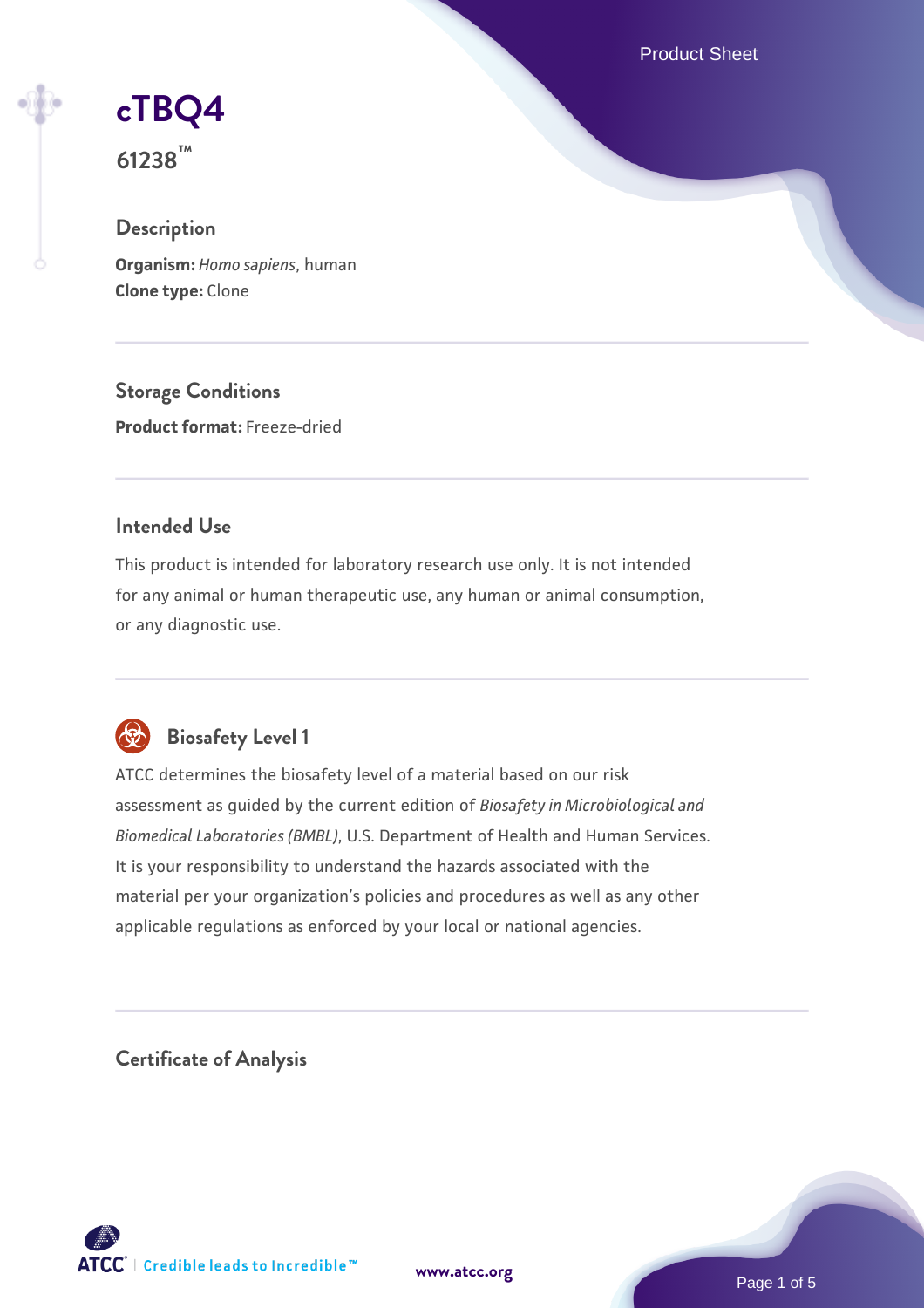

For batch-specific test results, refer to the applicable certificate of analysis that can be found at www.atcc.org.

**Insert Information**

**Insert size (kb):** 40 **Type of DNA:** genomic **Gene product:** DNA Segment, single copy [D10S27] **Alleles:** A1, A2

**Vector Information Construct size (kb):** 48.79999923706055

#### **Growth Conditions**

**Medium:**  [ATCC Medium 1227: LB Medium \(ATCC medium 1065\) with 50 mcg/ml](https://www.atcc.org/-/media/product-assets/documents/microbial-media-formulations/1/2/2/7/atcc-medium-1227.pdf?rev=581c98603b3e4b29a6d62ee0ba9ca578) [ampicillin](https://www.atcc.org/-/media/product-assets/documents/microbial-media-formulations/1/2/2/7/atcc-medium-1227.pdf?rev=581c98603b3e4b29a6d62ee0ba9ca578) **Temperature:** 30°C

# **Material Citation**

If use of this material results in a scientific publication, please cite the material in the following manner: cTBQ4 (ATCC 61238)

#### **References**

References and other information relating to this material are available at www.atcc.org.



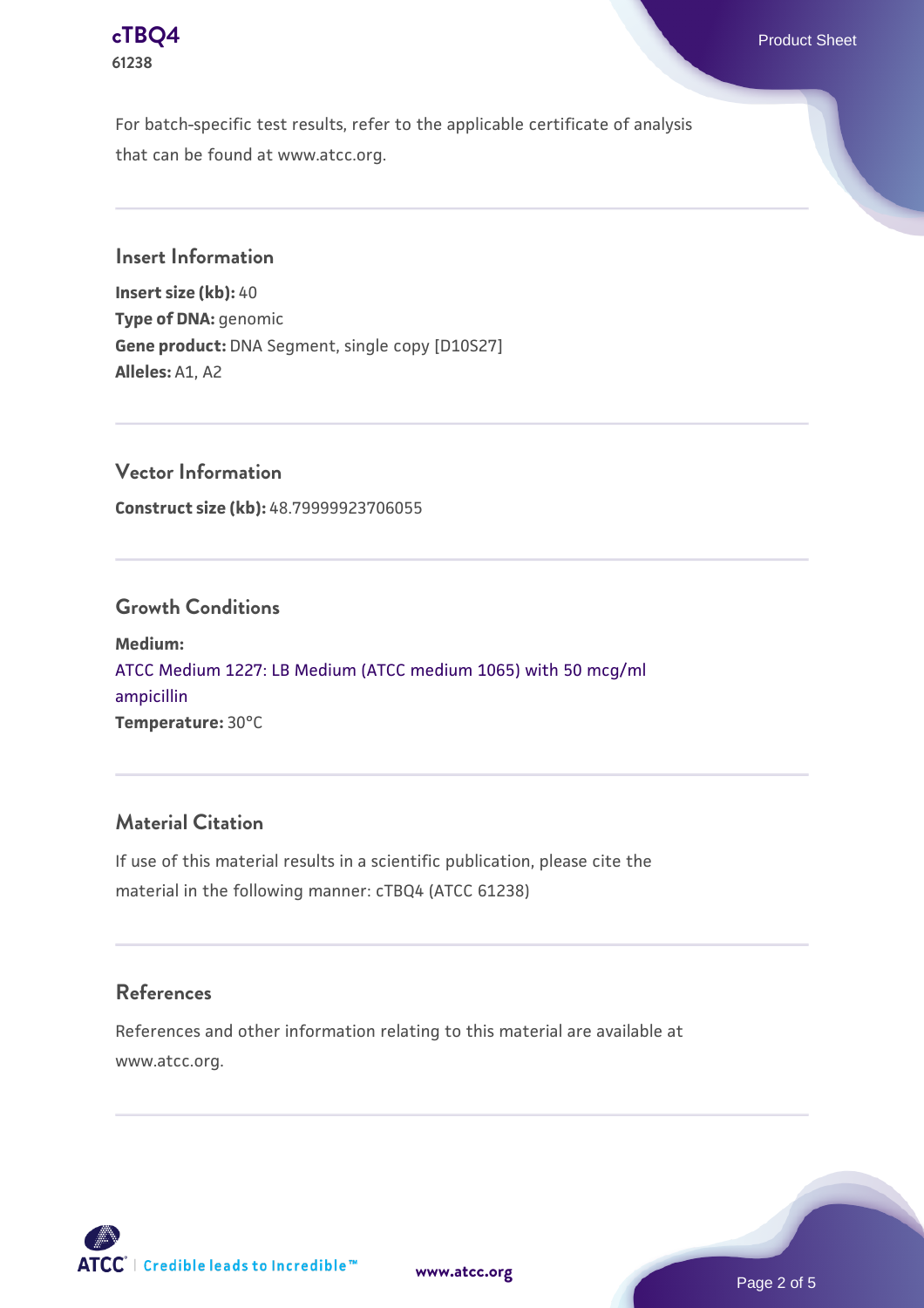### **Warranty**

The product is provided 'AS IS' and the viability of ATCC® products is warranted for 30 days from the date of shipment, provided that the customer has stored and handled the product according to the information included on the product information sheet, website, and Certificate of Analysis. For living cultures, ATCC lists the media formulation and reagents that have been found to be effective for the product. While other unspecified media and reagents may also produce satisfactory results, a change in the ATCC and/or depositor-recommended protocols may affect the recovery, growth, and/or function of the product. If an alternative medium formulation or reagent is used, the ATCC warranty for viability is no longer valid. Except as expressly set forth herein, no other warranties of any kind are provided, express or implied, including, but not limited to, any implied warranties of merchantability, fitness for a particular purpose, manufacture according to cGMP standards, typicality, safety, accuracy, and/or noninfringement.

# **Disclaimers**

This product is intended for laboratory research use only. It is not intended for any animal or human therapeutic use, any human or animal consumption, or any diagnostic use. Any proposed commercial use is prohibited without a license from ATCC.

While ATCC uses reasonable efforts to include accurate and up-to-date information on this product sheet, ATCC makes no warranties or representations as to its accuracy. Citations from scientific literature and patents are provided for informational purposes only. ATCC does not warrant that such information has been confirmed to be accurate or complete and the customer bears the sole responsibility of confirming the accuracy and completeness of any such information.

This product is sent on the condition that the customer is responsible for and assumes all risk and responsibility in connection with the receipt, handling,

**[www.atcc.org](http://www.atcc.org)**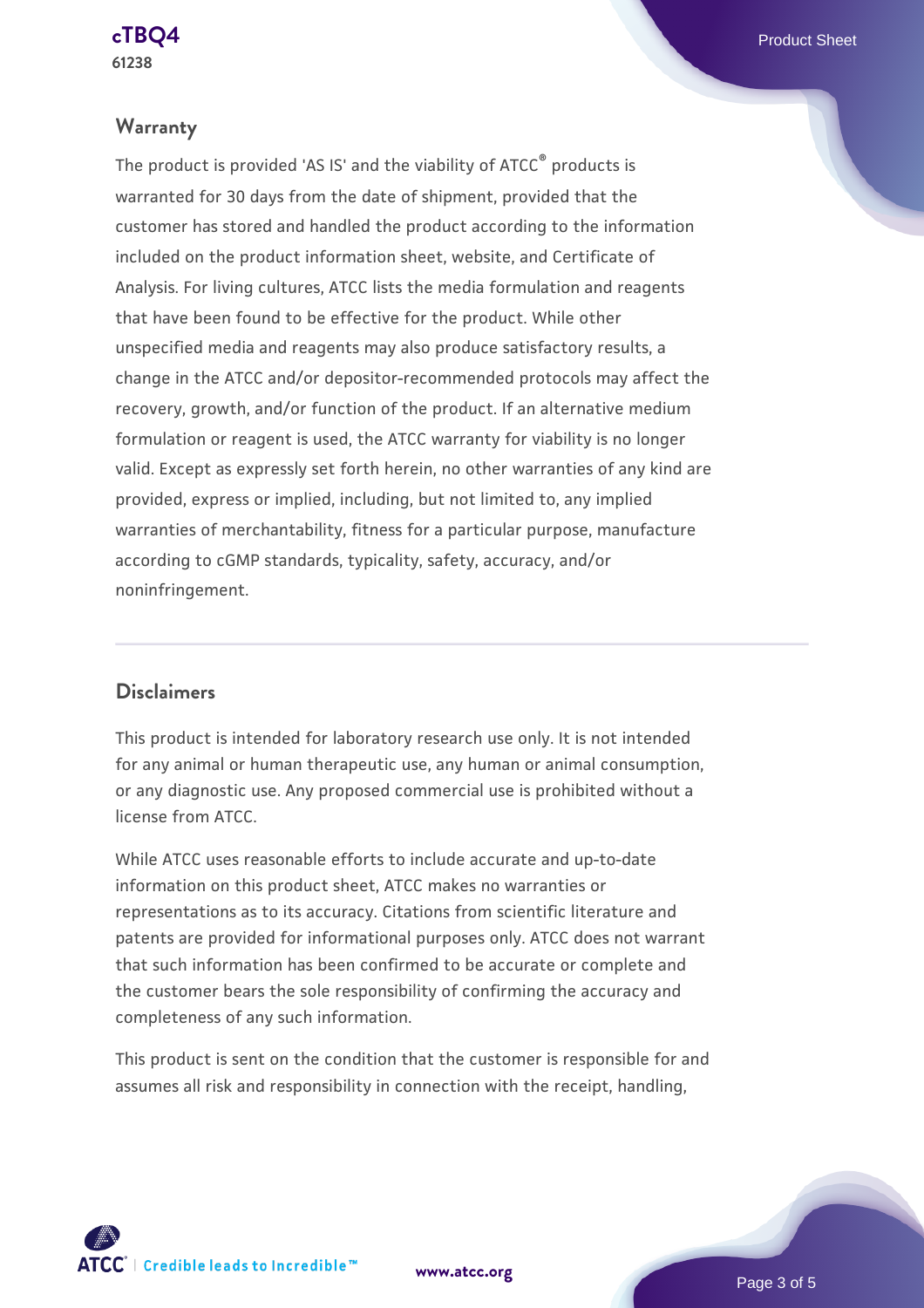

storage, disposal, and use of the ATCC product including without limitation taking all appropriate safety and handling precautions to minimize health or environmental risk. As a condition of receiving the material, the customer agrees that any activity undertaken with the ATCC product and any progeny or modifications will be conducted in compliance with all applicable laws, regulations, and guidelines. This product is provided 'AS IS' with no representations or warranties whatsoever except as expressly set forth herein and in no event shall ATCC, its parents, subsidiaries, directors, officers, agents, employees, assigns, successors, and affiliates be liable for indirect, special, incidental, or consequential damages of any kind in connection with or arising out of the customer's use of the product. While reasonable effort is made to ensure authenticity and reliability of materials on deposit, ATCC is not liable for damages arising from the misidentification or misrepresentation of such materials.

Please see the material transfer agreement (MTA) for further details regarding the use of this product. The MTA is available at www.atcc.org.

# **Copyright and Trademark Information**

© ATCC 2021. All rights reserved.

ATCC is a registered trademark of the American Type Culture Collection.

# **Revision**

This information on this document was last updated on 2021-05-19

# **Contact Information**

ATCC 10801 University Boulevard Manassas, VA 20110-2209 USA





**[www.atcc.org](http://www.atcc.org)**